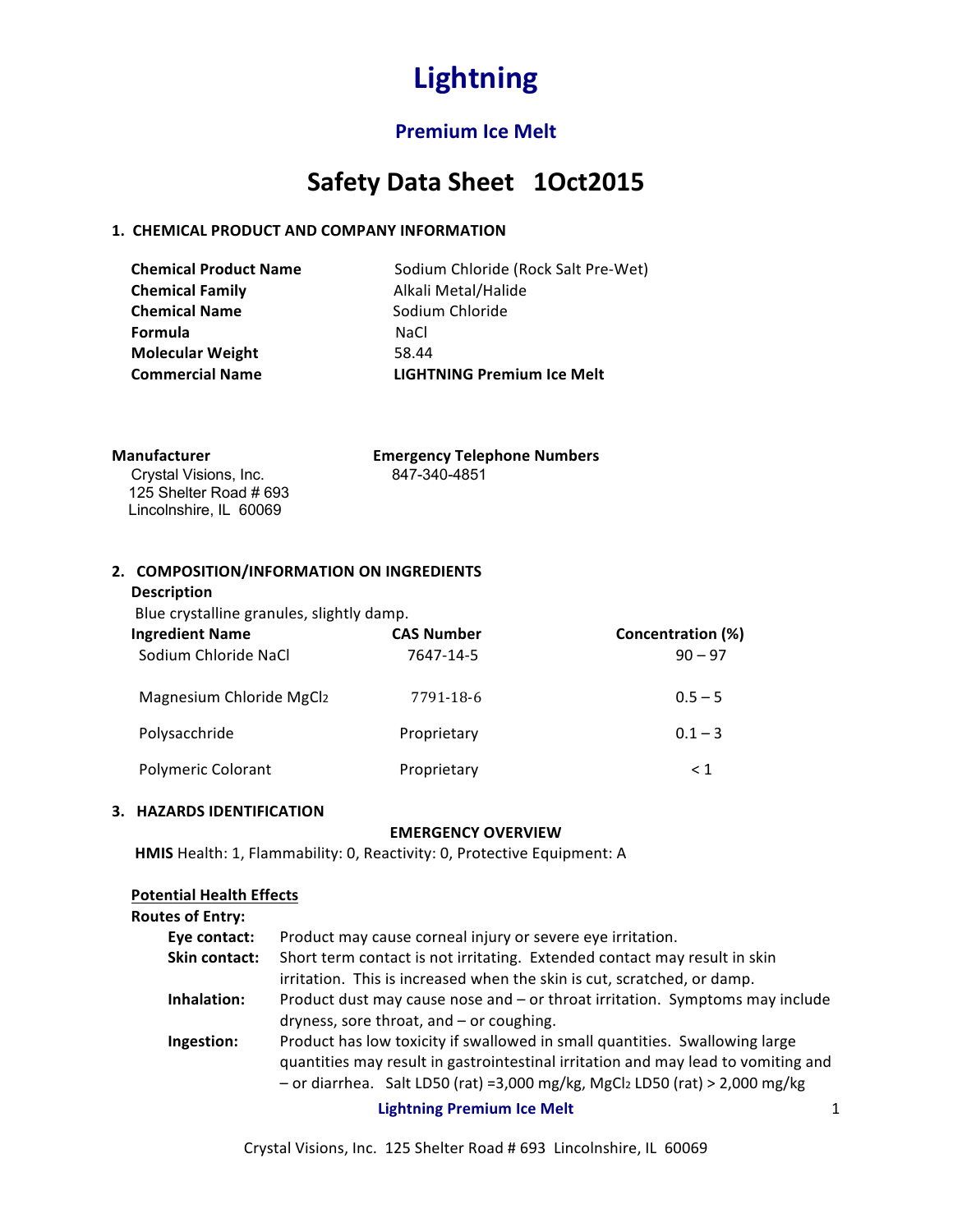# **Premium Ice Melt**

#### **Carcinogenicity**

- **NTP:** Not listed as carcinogen or mutagen.
- **IARC:** Not listed as carcinogen or mutagen.
- **OSHA:** Not listed as carcinogen or mutagen.

#### **Medical Conditions Aggravated by Exposure:** In some cases of confirmed hypertension,

#### **4. FIRST AID MEASURES**

First Aid for Eyes: For eye contact, flush with water immediately, lifting eyelids occasionally. If present, remove contact lenses. Seek medical attention if irritation persists. First Aid for Skin: Remove clothing from affected area. Wash skin thoroughly and rinse carefully. Seek medical attention if irritation persists **First Aid for Inhalation:** If person breathes large quantities, remove to fresh air at once. Seek

ingestion may result in elevated blood pressure.

- medical attention for any breathing difficulty. If breathing stops, apply artificial respiration immediately. **First Aid for Ingestion:** Less than a few grams would not be harmful. For larger quantities, drink
- large amounts of water or milk.

#### **5. FIRE AND EXPLOSION MEASURES**

**Flash Point: N/A** 

**Extinguishing Media:** N/A. This product in nonflammable. Use media suitable for surrounding fire. **Special Fire Fighting Procedures: N/A** 

#### **6. ACCIDENTAL RELEASE MEASURES**

**Spill or Leak Procedures:** Contain spills to prevent contamination of water supply or sanitary sewer system. Vacuum or sweep into containers for proper disposal.

#### **7. HANDLING AND STORAGE**

**Storage Temperature (min./max.):** Avoid humid or wet conditions as product will crust and lose color.

**Special Sensitivity:** Avoid contact with strong acids and strong oxidizing agents. Handling and Storage Precautions: Becomes hygroscopic at 75% humidity.

#### **8. EXPOSURE CONTROLS/PERSONAL PROTECTION**

| <b>Eye Protection Requirements:</b>          | Eyeglasses or goggles should be worn in dusty areas.             |  |
|----------------------------------------------|------------------------------------------------------------------|--|
| <b>Skin Protection Requirements:</b>         | Protection clothing may be worn in dusty areas, but is generally |  |
| not required.                                |                                                                  |  |
| <b>Pospiratory/Vontilation Poquiromonts:</b> | NIOSH/MSHA approved respirator for particulates                  |  |

**Respiratory/Ventilation Requirements:** NIOSH/MSHA approved respirator for particulates. **Exposure Limits: Not listed.** 

#### **9. PHYSICAL AND CHEMICAL PROPERTIES**

Physical Form: Crystalline granules, slightly damp. **Color:** Off white to opaque, tinted blue. **Odor: Slight.**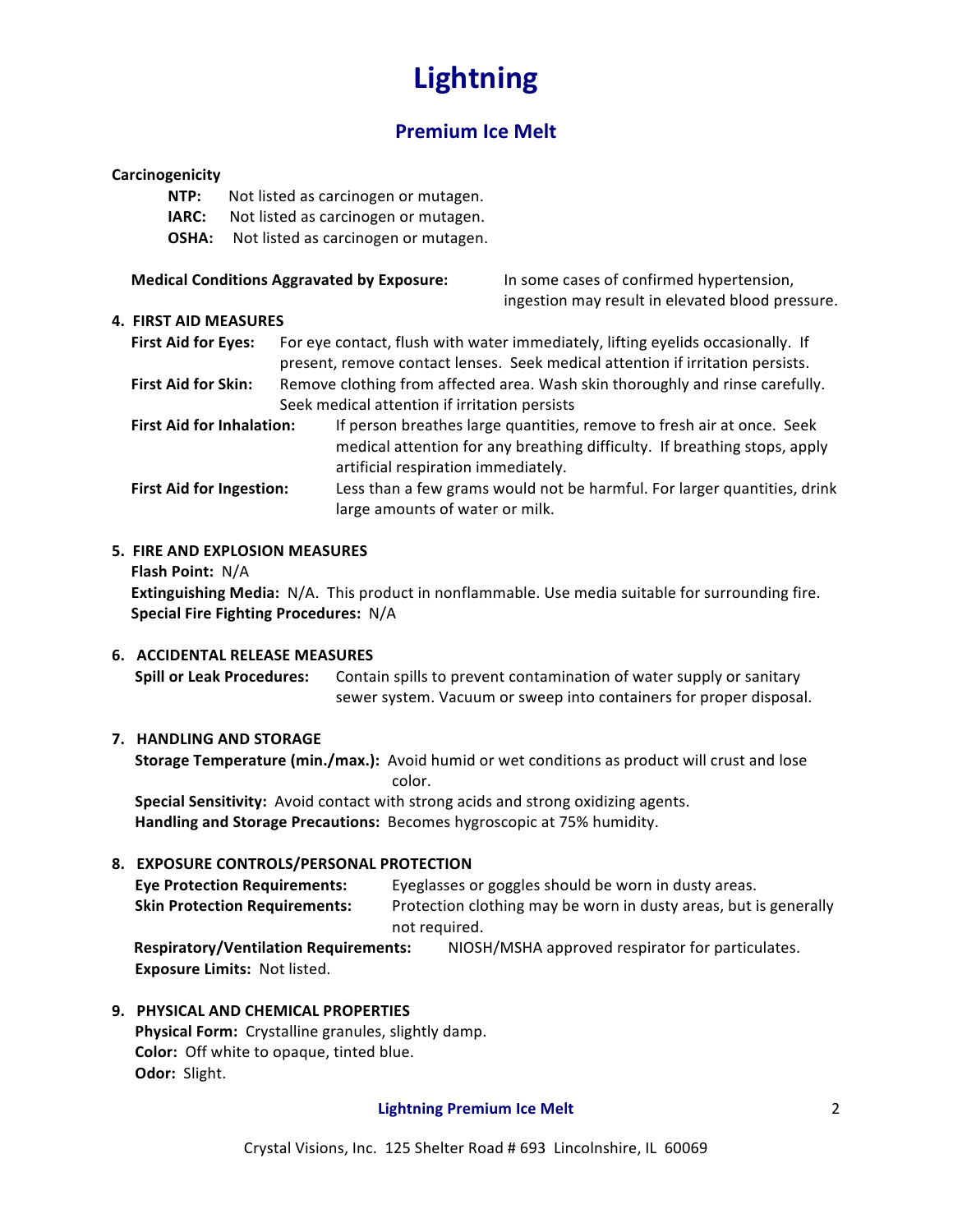### **Premium Ice Melt**

**Boiling Point (760mm Hg) (°C):** 1465 (2575.5°F) **Melting Point/Freezing Point (°C):** 801 (1473.8°F) **pH:** 6.7 -10.0 **Solubility in Water (%): 100 Specific Gravity (H<sub>2</sub>O = 1): 2.16 Bulk Density (lbs. /ft<sup>3</sup> ):** 65-83 **% Volatile by Weight:** N/A **Vapor Pressure (mm Hg/747<sup>°</sup>C):** N/A **Vapor Density (Air=1):** N/A

**10. REACTIVITY**

| Stability:                     | Stable                                                     |
|--------------------------------|------------------------------------------------------------|
| Incompatibilities:             | Avoid contact with strong acids.                           |
|                                | Becomes corrosive to metals when wet.                      |
| <b>Decomposition Products:</b> | May evolve chlorine gas when in contact with strong acids. |

- **11. TOXICOLOGICAL INFORMATION Description:** Not listed.
- **12. ECOLOGICAL INFORMATION Ecotoxicity: Not listed Environmental Degradation: Not listed.**

#### **13. DISPOSAL CONSIDERATIONS**

**Waste Disposal Method:** Follow applicable federal, state, and local waste management regulations.

### **14. TRANSPORTATION INFORMATION**

**D.O.T. Shipping Name:** Not a D.O.T. controlled material.

#### **15. REGULATOR INFORMATION**

**OSHA Status: Not listed. TSCA Status:** Listed as non-hazardous.